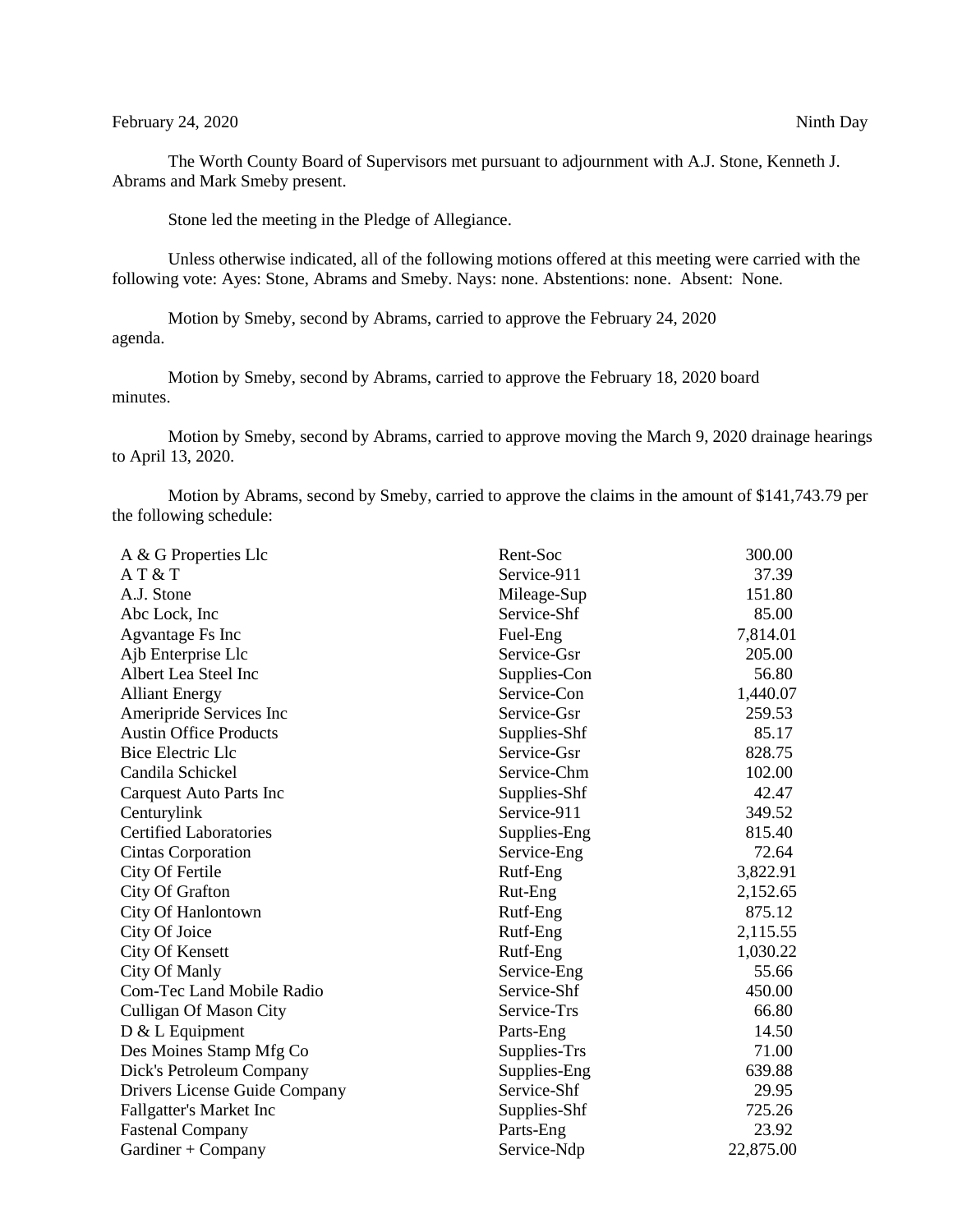| <b>Grafton Housing Development Corporation</b> | Rent-Soc               | 325.00    |
|------------------------------------------------|------------------------|-----------|
| <b>Heartland Power Coop</b>                    | Service-Wwt            | 4,256.11  |
| Henry M. Adkins & Son Inc.                     | Service & Supplies-Aud | 1,843.81  |
| Huber Supply Co Inc                            | Supplies-Con           | 30.00     |
| Ia Dept Of Agriculture                         | Fee-Con                | 45.00     |
| Ia State Sheriffs & Deputies Association       | Edu-Shf                | 375.00    |
| Iowa Dnr Forestry - Fire Program               | Edu-Con                | 60.00     |
| Ip Pathways                                    | Service-Dap            | 620.20    |
| <b>Isac</b>                                    | Edu-Sup                | 380.00    |
| Itsavvy Llc                                    | Supplies-Dap           | 2,150.00  |
| <b>J&amp;L Autobody And Customs Llc</b>        | Service-Shf            | 65.00     |
| Jade Equipment Co. Ltd.                        | Parts-Eng              | 1,350.69  |
| Jessica Reyerson                               | Reimb-Phd              | 50.00     |
| Joe's Collision & Performance Inc              | Service-Shf            | 91.25     |
| Johnson Controls Fire Protection Lp            | Service-Gsr            | 3,486.23  |
| Kelly Hardware                                 | Supplies-Con           | 618.02    |
| Kevin Knudson                                  | Service-San            | 1,000.00  |
| Kevin Springer Construction                    | Service-Gsr            | 295.00    |
| Lair's 66                                      | Supplies-Eng           | 76.00     |
| Larsen Plumbing & Heating Inc                  | Service-Gsr            | 2,936.23  |
| <b>Lawson Products Inc</b>                     | Parts-Eng              | 86.84     |
| Mail Services Llc                              | Supplies-Trs           | 254.44    |
| <b>Manly Junction Signal</b>                   | Service-Sup & Aud      | 637.27    |
| Marco Technologies Llc                         | Service-Dap & Asr      | 555.45    |
| Mercyone North Iowa Occupational Health        | Service-Shf            | 238.00    |
| Midwest Wheel Companies Inc                    | Parts-Eng              | 2,488.94  |
| Napa Auto Parts                                | Supplies-Eng           | 167.25    |
| National Safety Council                        | Dues-Gsr               | 495.00    |
| <b>Nelson Family Trust</b>                     | Rent-Shf               | 300.00    |
| Niacog                                         | Service-Tra            | 277.16    |
| Northwood Anchor Inc                           | Service-Vaf            | 2,648.40  |
| Nuss Truck & Equipment Inc                     | Parts-Eng              | 288.89    |
| Overhead Door Co Of Mason City                 | Service-Eng            | 180.00    |
|                                                | Service-Wat            | 4,700.00  |
| Pax Water Technologies<br>Peopleservice Inc    | Service-Wat & Wwt      | 13,840.00 |
| <b>Pinnacle Quality Insight</b>                | Service-Phd            | 154.50    |
|                                                |                        |           |
| Printing Services Inc                          | Supplies-Sdp           | 200.63    |
| Pritchard Auto Co                              | Equip-Shf              | 29,566.64 |
| Quality Mobile Home/Maintenance Llc            | Rent-Soc               | 300.00    |
| Reindl Repair                                  | Service-Phd            | 249.58    |
| <b>Richard Brumm</b>                           | Reimb-Eng              | 235.20    |
| <b>Rick Christeson</b>                         | Reimb-Eng              | 35.00     |
| Singelstad's Hardware                          | Supplies-Eng           | 105.86    |
| <b>Staples Credit Plan</b>                     | Supplies-Phd           | 151.79    |
| <b>State Hygienic Laboratory</b>               | Service-San            | 50.00     |
| The Boot House Inc                             | Supplies-Con           | 175.00    |
| <b>Trading Post</b>                            | Supplies-Eng           | 60.30     |
| <b>U S Postal Service</b>                      | Postage-Aud            | 160.00    |
| Ups Supply Chain Solutions, Inc.               | Service-Eng            | 38.79     |
| Ver Helst Snyder Drug                          | Supplies-Aty           | 77.22     |
| <b>Verizon Wireless</b>                        | Service-It/Gis         | 194.44    |
| Visa                                           | Service-Ema            | 228.98    |
| Waste Management Of Iowa Inc                   | Service-Sdp            | 3,750.00  |